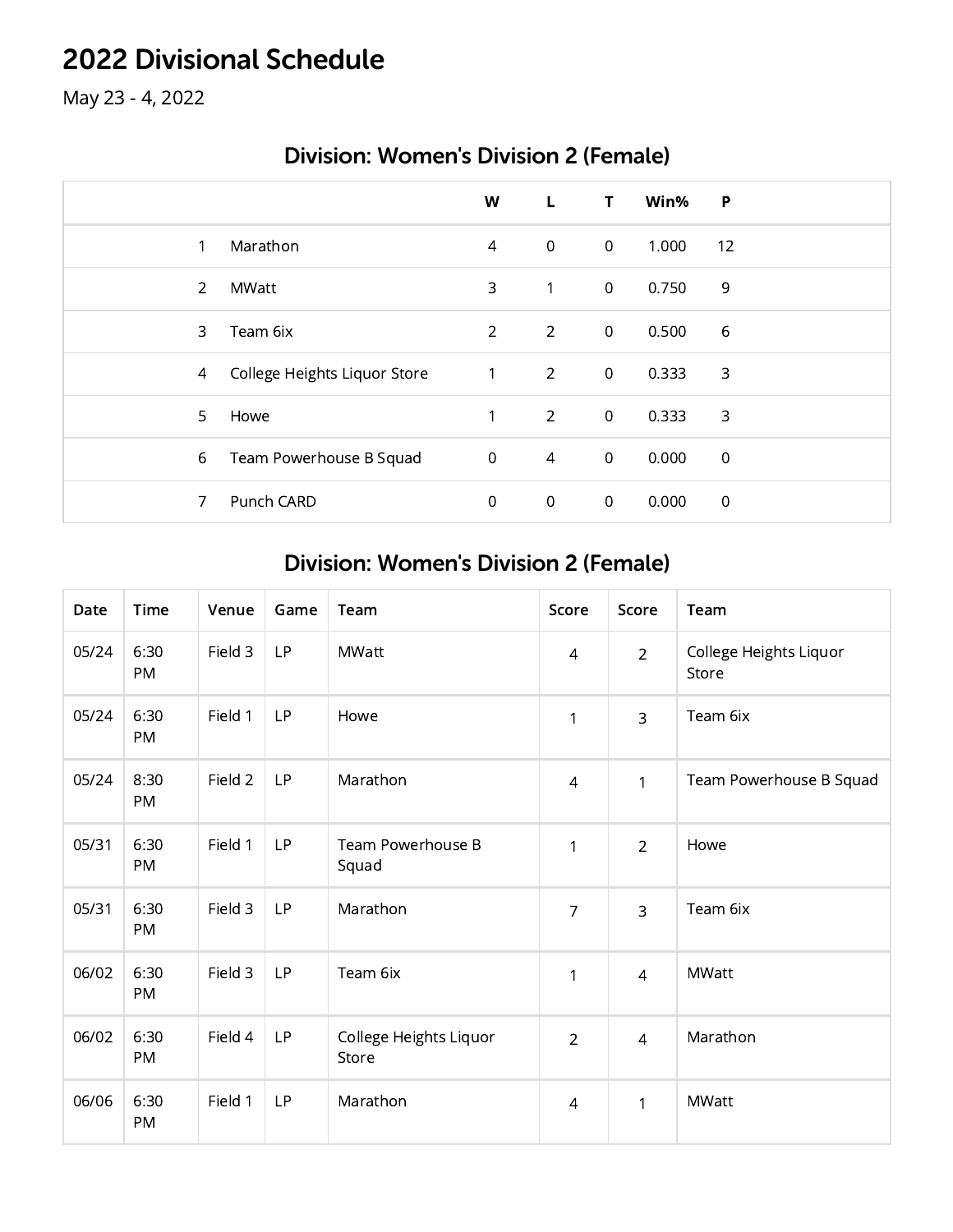| Date  | Time       | Venue   | Game      | Team<br>Score<br>Score          |   | Team                    |                                 |
|-------|------------|---------|-----------|---------------------------------|---|-------------------------|---------------------------------|
| 06/07 | 6:30<br>PM | Field 3 | LP        | College Heights Liquor<br>Store | 3 |                         | Howe                            |
| 06/07 | 8:30<br>PM | Field 2 | LP        | Team 6ix<br>1                   |   | $\boldsymbol{0}$        | Team Powerhouse B Squad         |
| 06/09 | 6:30<br>PM | Field 1 | LP        | Team Powerhouse B<br>1<br>Squad |   | 8                       | <b>MWatt</b>                    |
| 06/09 | 6:30<br>PM | Field 5 | LP        | Howe                            |   |                         | Marathon                        |
| 06/14 | 6:30<br>PM | Field 3 | LP        | Team Powerhouse B<br>Squad      |   |                         | Marathon                        |
| 06/14 | 6:30<br>PM | Field 5 | LP        | Team 6ix                        |   |                         | Howe                            |
| 06/16 | 6:30<br>PM | Field 1 | LP        | College Heights Liquor<br>Store |   |                         | <b>MWatt</b>                    |
| 06/20 | 6:30<br>PM | Field 1 | <b>LP</b> | Team 6ix                        |   | Marathon                |                                 |
| 06/21 | 8:30<br>PM | Field 2 | LP        | Howe                            |   |                         | Team Powerhouse B Squad         |
| 06/23 | 6:30<br>PM | Field 4 | LP        | College Heights Liquor<br>Store |   |                         | Team Powerhouse B Squad         |
| 06/24 | 6:30<br>PM | Field 4 | LP        | <b>MWatt</b>                    |   |                         | Howe                            |
| 06/28 | 6:30<br>PM | Field 3 | LP        | <b>MWatt</b>                    |   |                         | Team 6ix                        |
| 06/28 | 6:30<br>PM | Field 4 | LP        | Marathon                        |   |                         | College Heights Liquor<br>Store |
| 06/30 | 6:30<br>PM | Field 1 | LP        | Team Powerhouse B<br>Squad      |   |                         | Team 6ix                        |
| 06/30 | 8:30<br>PM | Field 2 | LP        | Howe                            |   |                         | College Heights Liquor<br>Store |
| 07/05 | 6:30<br>PM | Field 1 | LP        | <b>MWatt</b>                    |   | Team Powerhouse B Squad |                                 |
| 07/05 | 6:30<br>PM | Field 3 | LP        | Marathon                        |   |                         | Howe                            |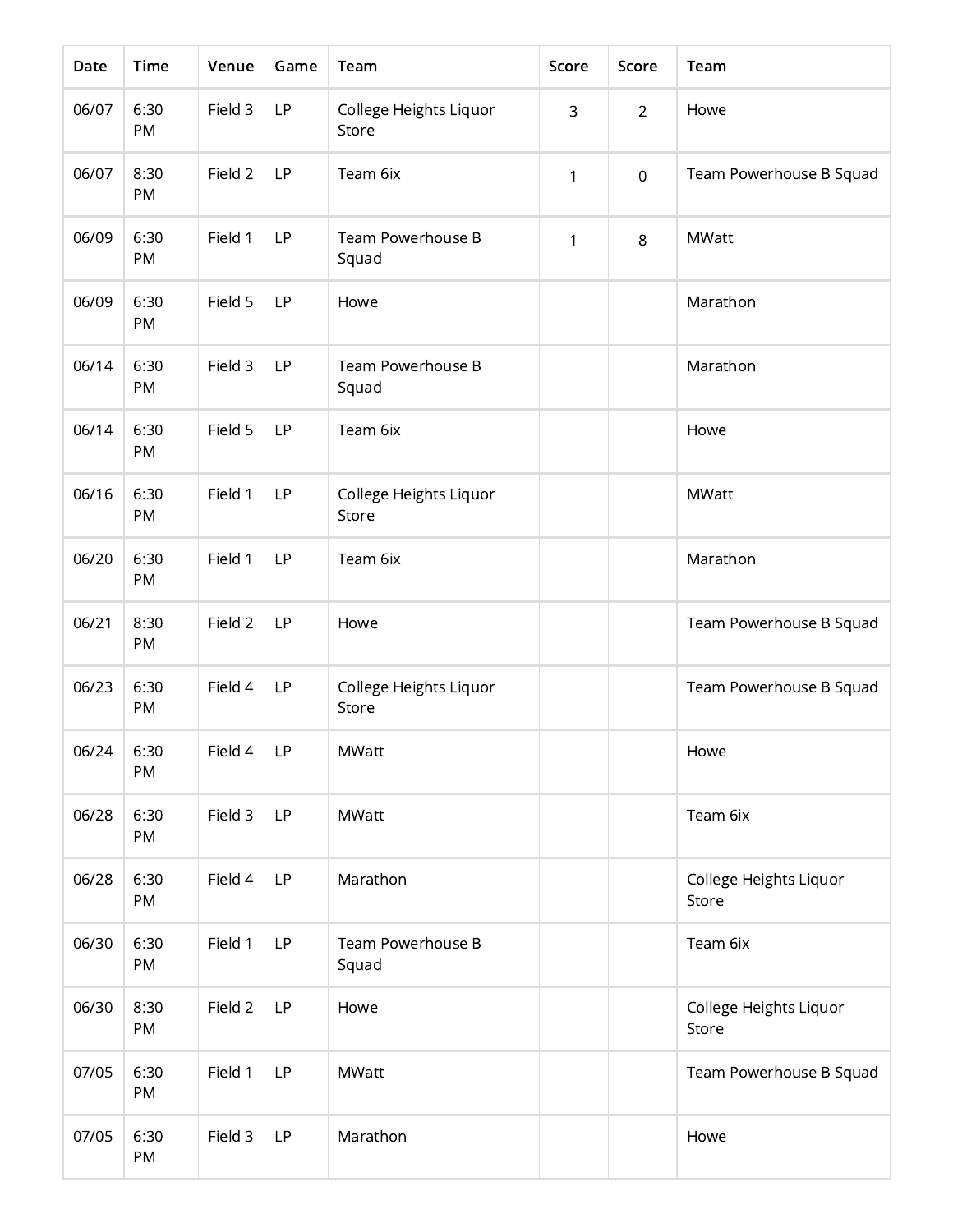| Date  | Time       | Venue   | Game      | Team                            | Score<br>Score |                                 | Team                            |
|-------|------------|---------|-----------|---------------------------------|----------------|---------------------------------|---------------------------------|
| 07/05 | 8:30<br>PM | Field 2 | LP        | College Heights Liquor<br>Store | Team 6ix       |                                 |                                 |
| 07/08 | 6:30<br>PM | Field 2 | LP        | MWatt                           |                | Marathon                        |                                 |
| 07/11 | 6:30<br>PM | Field 5 | LP        | <b>MWatt</b>                    |                |                                 | College Heights Liquor<br>Store |
| 07/12 | 6:30<br>PM | Field 5 | LP        | Marathon                        |                |                                 | Team Powerhouse B Squad         |
| 07/12 | 6:30<br>PM | Field 1 | <b>LP</b> | Team 6ix                        |                |                                 | Howe                            |
| 07/14 | 6:30<br>PM | Field 1 | <b>LP</b> | Marathon                        |                |                                 | Team 6ix                        |
| 07/18 | 6:30<br>PM | Field 5 | <b>LP</b> | Howe                            |                |                                 | <b>MWatt</b>                    |
| 07/19 | 8:30<br>PM | Field 2 | LP        | Team Powerhouse B<br>Squad      |                | College Heights Liquor<br>Store |                                 |
| 07/21 | 6:30<br>PM | Field 4 | LP        | Team 6ix                        |                |                                 | MWatt                           |
| 07/22 | 6:30<br>PM | Field 2 | LP        | College Heights Liquor<br>Store |                |                                 | Marathon                        |
| 07/25 | 6:30<br>PM | Field 1 | LP        | College Heights Liquor<br>Store |                |                                 | Howe                            |
| 07/26 | 6:30<br>PM | Field 4 | LP        | Team 6ix                        |                |                                 | Team Powerhouse B Squad         |
| 07/26 | 8:30<br>PM | Field 2 | LP        | Marathon                        |                |                                 | MWatt                           |
| 07/28 | 6:30<br>PM | Field 4 | LP        | Team Powerhouse B<br>Squad      |                |                                 | Howe                            |
| 08/02 | 6:30<br>PM | Field 1 | LP        | MWatt                           |                | Team Powerhouse B Squad         |                                 |
| 08/02 | 8:30<br>PM | Field 2 | LP        | Marathon<br>Howe                |                |                                 |                                 |
| 08/04 | 6:30<br>PM | Field 3 | LP        | College Heights Liquor<br>Store |                |                                 | Team 6ix                        |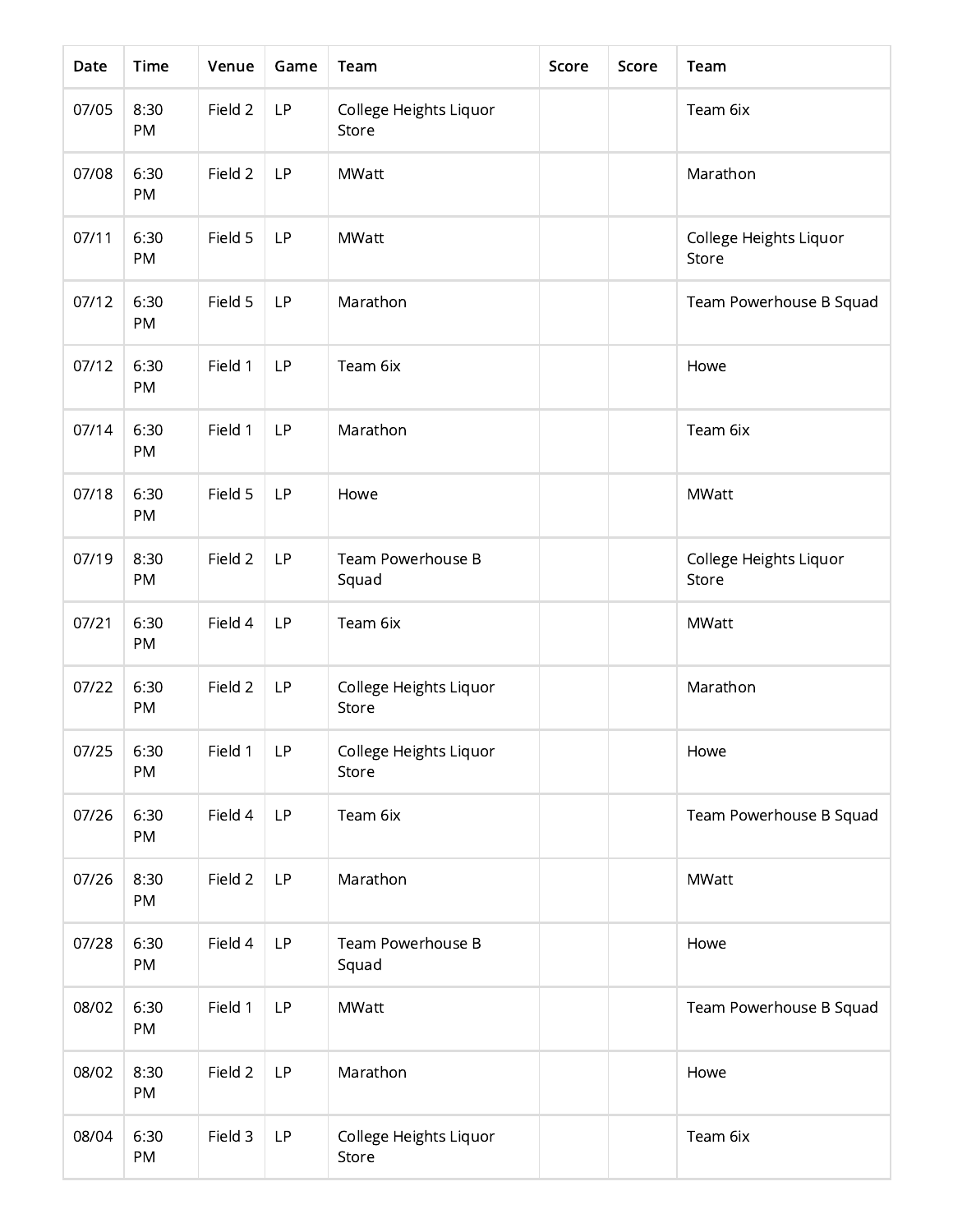| Date  | <b>Time</b> | Venue   | Game      | Team                            | Score<br>Score |              | Team                            |
|-------|-------------|---------|-----------|---------------------------------|----------------|--------------|---------------------------------|
| 08/05 | 6:30<br>PM  | Field 5 | LP        | Howe                            |                |              | <b>MWatt</b>                    |
| 08/09 | 6:30<br>PM  | Field 4 | <b>LP</b> | Team Powerhouse B<br>Squad      |                | Marathon     |                                 |
| 08/09 | 8:30<br>PM  | Field 2 | LP        | College Heights Liquor<br>Store |                | <b>MWatt</b> |                                 |
| 08/11 | 6:30<br>PM  | Field 3 | LP        | Howe                            |                |              | Team 6ix                        |
| 08/12 | 6:30<br>PM  | Field 1 | LP        | Team Powerhouse B<br>Squad      |                |              | College Heights Liquor<br>Store |
| 08/16 | 6:00<br>PM  | Field 3 | LP        | <b>MWatt</b>                    |                |              | Howe                            |
| 08/16 | 6:00<br>PM  | Field 4 | LP        | College Heights Liquor<br>Store |                |              | Team Powerhouse B Squad         |
| 08/19 | 6:00<br>PM  | Field 1 | LP        | Team 6ix                        |                | Marathon     |                                 |
| 08/23 | 6:00<br>PM  | Field 1 | LP        | Marathon                        |                |              | College Heights Liquor<br>Store |
| 08/23 | 6:00<br>PM  | Field 5 | LP        | Howe                            |                |              | Team Powerhouse B Squad         |
| 08/23 | 8:00<br>PM  | Field 2 | LP        | MWatt                           |                |              | Team 6ix                        |
| 08/26 | 6:00<br>PM  | Field 1 | LP        | Team Powerhouse B<br>Squad      |                |              | Team 6ix                        |
| 08/26 | 6:00<br>PM  | Field 3 | LP        | <b>MWatt</b>                    |                |              | Marathon                        |
| 08/26 | 8:00<br>PM  | Field 2 | LP        | Howe                            |                |              | College Heights Liquor<br>Store |
| 08/29 | 6:00<br>PM  | Field 1 | LP        | Team Powerhouse B<br>Squad      |                |              | MWatt                           |
| 08/29 | 6:00<br>PM  | Field 3 | LP        | Howe                            |                | Marathon     |                                 |
| 08/29 | 6:00<br>PM  | Field 5 | LP        | Team 6ix                        |                |              | College Heights Liquor<br>Store |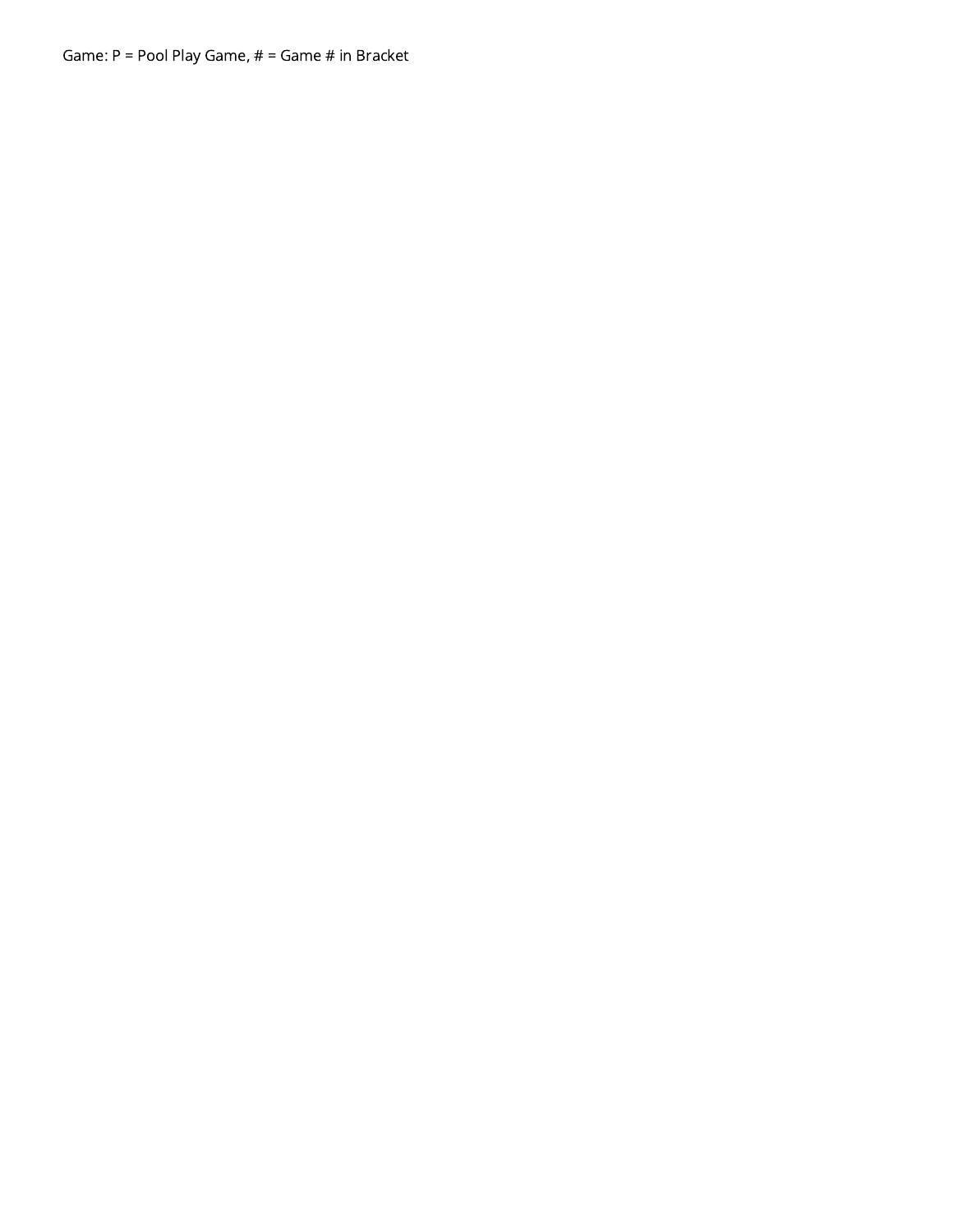|                |              | W                      | L.                      | $\mathbf{T}$   | Win%  | P              |
|----------------|--------------|------------------------|-------------------------|----------------|-------|----------------|
| 1              | Medichair    | 3 <sup>7</sup>         | $\overline{0}$          | $\overline{0}$ | 1.000 | 9              |
| $\overline{2}$ | CMO          | $1 \quad \blacksquare$ | $\overline{1}$          | $\overline{1}$ | 0.500 | 4              |
| 3              | Golden Girls | $\mathbf 1$            | $\overline{2}$          | $\overline{0}$ | 0.333 | 3              |
| $\overline{4}$ | Westwood     | $\mathbf 0$            | $\overline{\mathbf{c}}$ | $\overline{1}$ | 0.167 | $\overline{1}$ |
| 5.             | Punchcards   | $\mathbf 0$            | $\overline{0}$          | $\overline{0}$ | 0.000 | $\overline{0}$ |
|                |              |                        |                         |                |       |                |

#### Division: Women's Division 3 (Female)

### Division: Women's Division 3 (Female)

| Date  | <b>Time</b> | Venue   | Game      | Team         | Score            | Score            | Team         |
|-------|-------------|---------|-----------|--------------|------------------|------------------|--------------|
| 05/25 | 6:30 PM     | Field 1 | LP        | Westwood     | $\boldsymbol{0}$ | $\overline{4}$   | Golden Girls |
| 05/25 | 8:30 PM     | Field 2 | <b>LP</b> | Medichair    | 3                | $2^{\circ}$      | <b>CMO</b>   |
| 05/31 | 6:30 PM     | Field 4 | <b>LP</b> | Golden Girls | $\overline{2}$   | $\overline{3}$   | Medichair    |
| 05/31 | 8:30 PM     | Field 2 | <b>LP</b> | CMO          | $\boldsymbol{0}$ | $\boldsymbol{0}$ | Westwood     |
| 06/07 | 6:30 PM     | Field 5 | <b>LP</b> | Medichair    | $\overline{2}$   | $\boldsymbol{0}$ | Westwood     |
| 06/07 | 6:30 PM     | Field 4 | <b>LP</b> | Golden Girls | $\overline{2}$   | $\overline{4}$   | CMO          |
| 06/14 | 6:30 PM     | Field 1 | LP        | Westwood     |                  |                  | Golden Girls |
| 06/14 | 8:30 PM     | Field 2 | LP        | CMO          |                  |                  | Medichair    |
| 06/16 | 6:30 PM     | Field 4 | <b>LP</b> | Medichair    |                  |                  | Golden Girls |
| 06/17 | 6:30 PM     | Field 3 | <b>LP</b> | Westwood     |                  |                  | CMO          |
| 06/21 | 6:30 PM     | Field 3 | <b>LP</b> | Westwood     |                  |                  | Medichair    |
| 06/21 | 6:30 PM     | Field 4 | LP        | CMO          |                  |                  | Golden Girls |
| 06/28 | 6:30 PM     | Field 1 | LP        | Medichair    |                  |                  | CMO          |
| 06/28 | 8:30 PM     | Field 2 | LP        | Golden Girls |                  |                  | Westwood     |
| 07/06 | 6:30 PM     | Field 1 | <b>LP</b> | Medichair    |                  |                  | Golden Girls |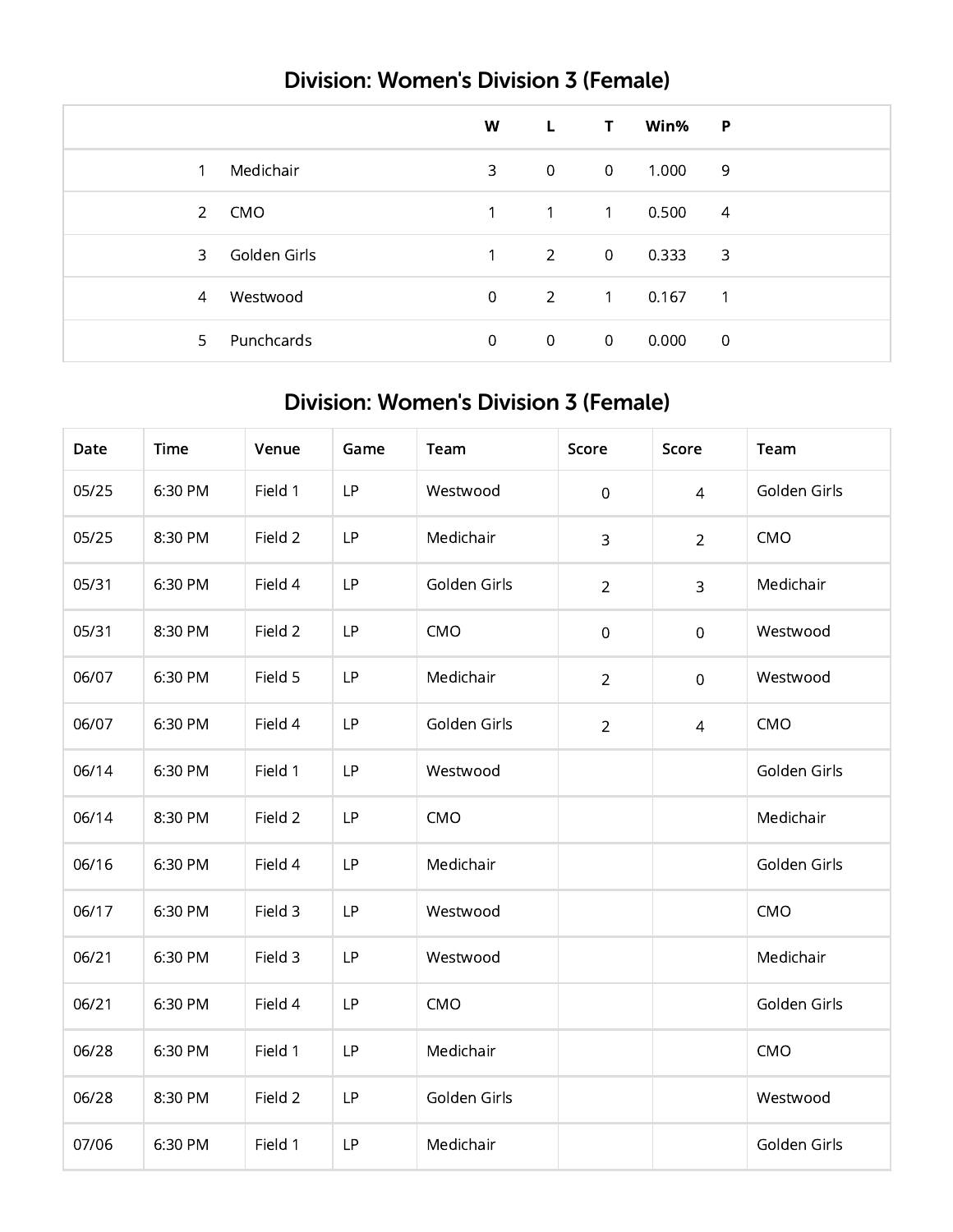| Date  | Time    | Venue   | Game | Team         | Score | Score | Team         |
|-------|---------|---------|------|--------------|-------|-------|--------------|
| 07/07 | 6:30 PM | Field 3 | LP   | CMO          |       |       | Westwood     |
| 07/12 | 6:30 PM | Field 4 | LP   | Medichair    |       |       | Westwood     |
| 07/12 | 8:30 PM | Field 2 | LP   | Golden Girls |       |       | CMO          |
| 07/14 | 6:30 PM | Field 4 | LP   | CMO          |       |       | Medichair    |
| 07/15 | 6:30 PM | Field 3 | LP   | Golden Girls |       |       | Westwood     |
| 07/19 | 6:30 PM | Field 3 | LP   | Medichair    |       |       | Golden Girls |
| 07/19 | 6:30 PM | Field 4 | LP   | Westwood     |       |       | CMO          |
| 07/26 | 6:30 PM | Field 1 | LP   | Medichair    |       |       | Westwood     |
| 07/26 | 6:30 PM | Field 3 | LP   | Golden Girls |       |       | CMO          |
| 08/03 | 6:30 PM | Field 4 | LP   | CMO          |       |       | Medichair    |
| 08/03 | 8:30 PM | Field 2 | LP   | Westwood     |       |       | Golden Girls |
| 08/09 | 6:30 PM | Field 2 | LP   | Medichair    |       |       | Golden Girls |
| 08/09 | 6:30 PM | Field 3 | LP   | Westwood     |       |       | CMO          |
| 08/11 | 6:30 PM | Field 5 | LP   | Westwood     |       |       | Medichair    |
| 08/12 | 6:30 PM | Field 3 | LP   | Golden Girls |       |       | CMO          |
| 08/16 | 6:00 PM | Field 1 | LP   | Medichair    |       |       | CMO          |
| 08/16 | 8:00 PM | Field 2 | LP   | Golden Girls |       |       | Westwood     |
| 08/18 | 6:00 PM | Field 5 | LP   | Golden Girls |       |       | Medichair    |
| 08/19 | 6:00 PM | Field 4 | LP   | Westwood     |       |       | CMO          |
| 08/23 | 6:00 PM | Field 3 | LP   | Medichair    |       |       | Westwood     |
| 08/25 | 6:00 PM | Field 2 | LP   | CMO          |       |       | Golden Girls |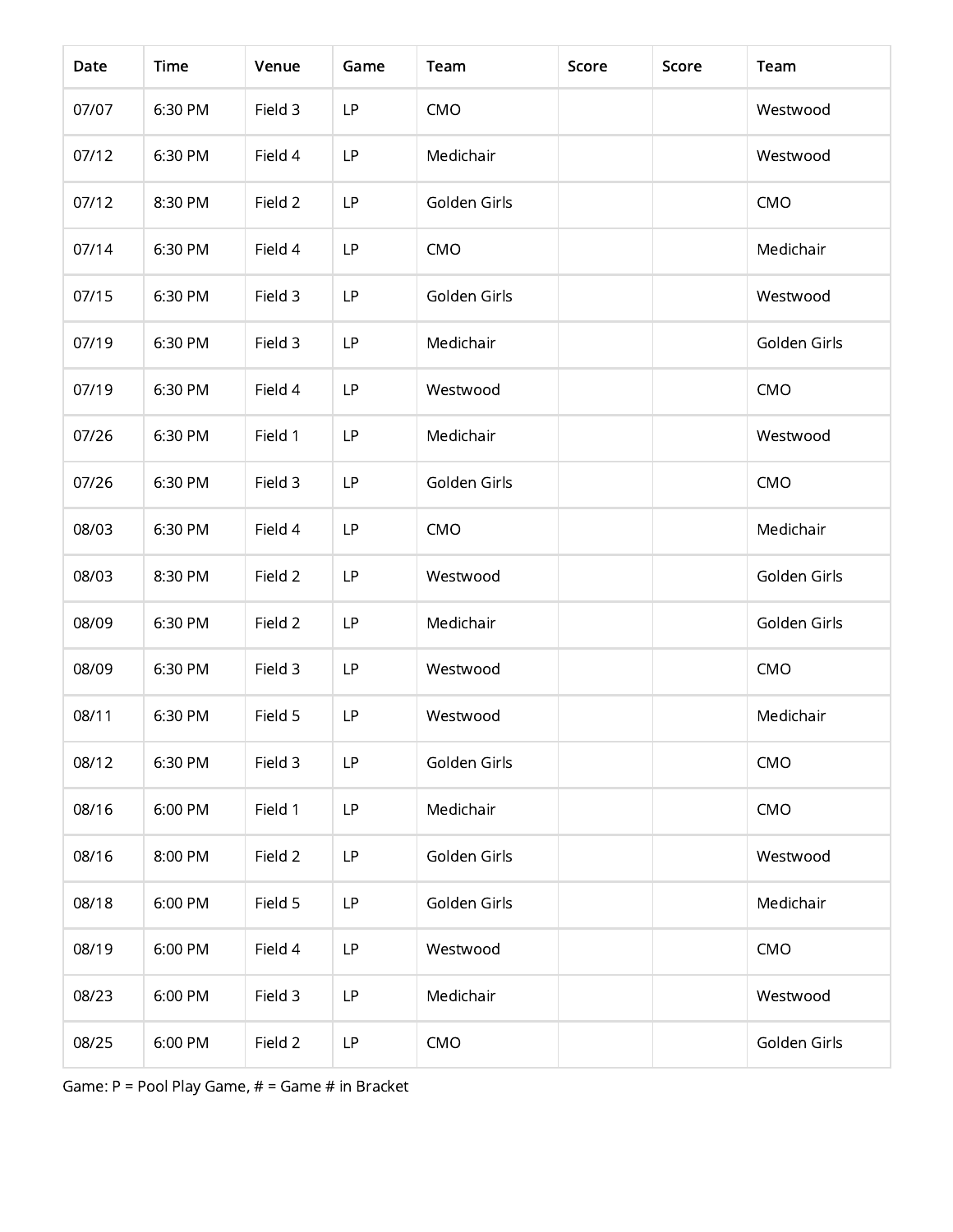|                |                       | W                   | L.               | T                | Win%  | $\, {\bf P}$   |
|----------------|-----------------------|---------------------|------------------|------------------|-------|----------------|
| $\mathbf{1}$   | Onyx                  | $\overline{4}$      | $\mathsf{O}$     | $\boldsymbol{0}$ | 1.000 | 12             |
| $2^{\circ}$    | PG Ford               | $2^{\circ}$         | $\,0\,$          | $\boldsymbol{0}$ | 1.000 | $\sqrt{6}$     |
| 3              | Assante               | $\mathbf{1}$        | $\,0\,$          | $\mathbf{1}$     | 0.750 | $\overline{4}$ |
| $\overline{4}$ | CH <sub>2</sub> for 1 | $\mathbf{1}$        | $\mathbf 1$      | $\boldsymbol{0}$ | 0.500 | $\mathsf{3}$   |
| 5              | Splash                | $\,0\,$             | $\mathbf{1}$     | $\mathbf{1}$     | 0.250 | $\overline{1}$ |
| 6              | Simba Security FC     | $\mathsf{O}\xspace$ | $2^{\circ}$      | $\boldsymbol{0}$ | 0.000 | $\,0\,$        |
| $\overline{7}$ | En Fuego CF           | $\mathsf{O}\xspace$ | $\overline{4}$   | $\boldsymbol{0}$ | 0.000 | $\,0\,$        |
| 8              | <b>PUNCHCARDS</b>     | $\boldsymbol{0}$    | $\mathsf{O}$     | $\boldsymbol{0}$ | 0.000 | $\,0\,$        |
| 9              | PGYSA                 | $\boldsymbol{0}$    | $\boldsymbol{0}$ | $\boldsymbol{0}$ | 0.000 | $\overline{0}$ |

## Division: Men's Division 1 (Male)

## Division: Men's Division 1 (Male)

| Date  | Time    | Venue   | Game | Team                  | Score               | Score            | Team                  |
|-------|---------|---------|------|-----------------------|---------------------|------------------|-----------------------|
| 05/25 | 6:30 PM | Field 4 | LP   | PG Ford               |                     |                  | Splash                |
| 05/25 | 6:30 PM | Field 5 | LP   | Onyx                  | 12                  | $\overline{0}$   | En Fuego CF           |
| 05/30 | 8:30 PM | Field 2 | LP   | En Fuego CF           | $\mathsf{O}\xspace$ | 9                | CH <sub>2</sub> for 1 |
| 06/01 | 6:30 PM | Field 1 | LP.  | Simba Security FC     | $\overline{2}$      | $\overline{7}$   | PG Ford               |
| 06/01 | 8:30 PM | Field 2 | LP   | CH 2 for 1            | $\overline{2}$      | $\overline{3}$   | Onyx                  |
| 06/03 | 6:30 PM | Field 1 | LP   | En Fuego CF           | $\overline{0}$      | $\overline{2}$   | Assante               |
| 06/03 | 6:30 PM | Field 3 | LP   | Onyx                  | $\overline{4}$      | $\boldsymbol{0}$ | Splash                |
| 06/06 | 8:30 PM | Field 2 | LP   | Splash                | 3                   | $\overline{3}$   | Assante               |
| 06/08 | 6:30 PM | Field 4 | LP   | Simba Security FC     | $\overline{3}$      | 6                | Onyx                  |
| 06/08 | 6:30 PM | Field 1 | LP   | PG Ford               | 5                   | $\boldsymbol{0}$ | En Fuego CF           |
| 06/10 | 6:30 PM | Field 3 | LP   | CH <sub>2</sub> for 1 |                     |                  | Assante               |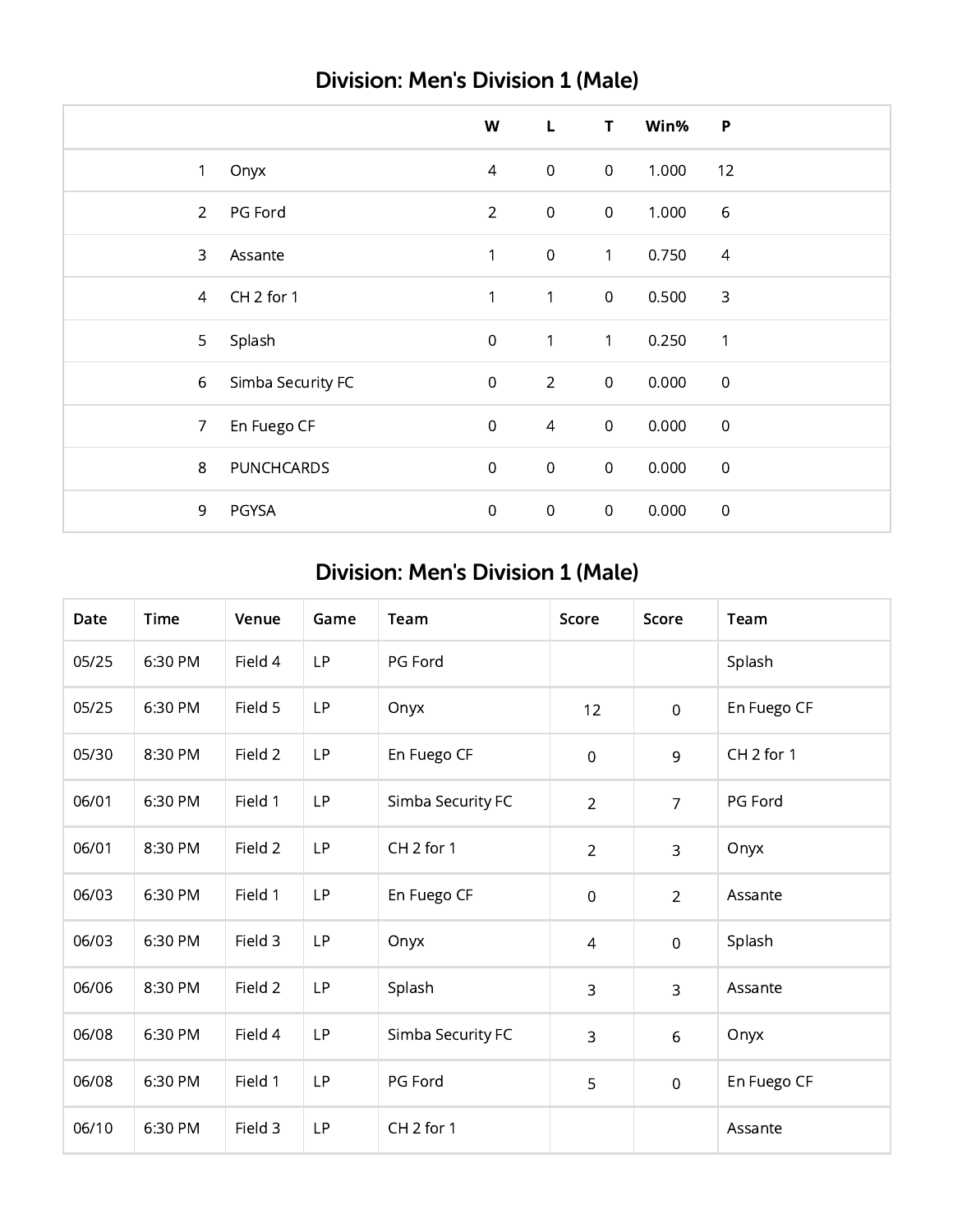| Date  | Time    | Venue   | Game | Team                  | Score | Score | Team                  |
|-------|---------|---------|------|-----------------------|-------|-------|-----------------------|
| 06/13 | 8:30 PM | Field 2 | LP   | Splash                |       |       | Simba Security FC     |
| 06/15 | 6:30 PM | Field 3 | LP   | Splash                |       |       | En Fuego CF           |
| 06/15 | 6:30 PM | Field 4 | LP   | Assante               |       |       | Simba Security FC     |
| 06/15 | 8:30 PM | Field 2 | LP   | Onyx                  |       |       | PG Ford               |
| 06/17 | 6:30 PM | Field 1 | LP   | PGYSA                 |       |       | Onyx                  |
| 06/17 | 8:30 PM | Field 2 | LP   | CH <sub>2</sub> for 1 |       |       | PG Ford               |
| 06/20 | 6:30 PM | Field 4 | LP   | PG Ford               |       |       | <b>PGYSA</b>          |
| 06/22 | 6:30 PM | Field 1 | LP   | Onyx                  |       |       | Assante               |
| 06/22 | 6:30 PM | Field 3 | LP   | CH <sub>2</sub> for 1 |       |       | Splash                |
| 06/22 | 8:30 PM | Field 2 | LP   | Simba Security FC     |       |       | En Fuego CF           |
| 06/24 | 6:30 PM | Field 1 | LP   | Splash                |       |       | PG Ford               |
| 06/24 | 6:30 PM | Field 3 | LP   | En Fuego CF           |       |       | Onyx                  |
| 06/24 | 8:30 PM | Field 2 | LP   | Simba Security FC     |       |       | CH <sub>2</sub> for 1 |
| 06/27 | 8:30 PM | Field 2 | LP   | Assante               |       |       | PG Ford               |
| 06/29 | 6:30 PM | Field 1 | LP   | CH <sub>2</sub> for 1 |       |       | En Fuego CF           |
| 06/29 | 6:30 PM | Field 3 | LP   | Onyx                  |       |       | Splash                |
| 06/29 | 6:30 PM | Field 5 | LP   | PG Ford               |       |       | Simba Security FC     |
| 06/29 | 8:30 PM | Field 2 | LP   | Assante               |       |       | PGYSA                 |
| 07/06 | 6:30 PM | Field 3 | LP   | Assante               |       |       | En Fuego CF           |
| 07/06 | 6:30 PM | Field 5 | LP   | Simba Security FC     |       |       | PGYSA                 |
| 07/06 | 8:30 PM | Field 2 | LP   | Onyx                  |       |       | CH <sub>2</sub> for 1 |
| 07/08 | 6:30 PM | Field 3 | LP   | Assante               |       |       | Splash                |
| 07/08 | 6:30 PM | Field 5 | LP   | Onyx                  |       |       | Simba Security FC     |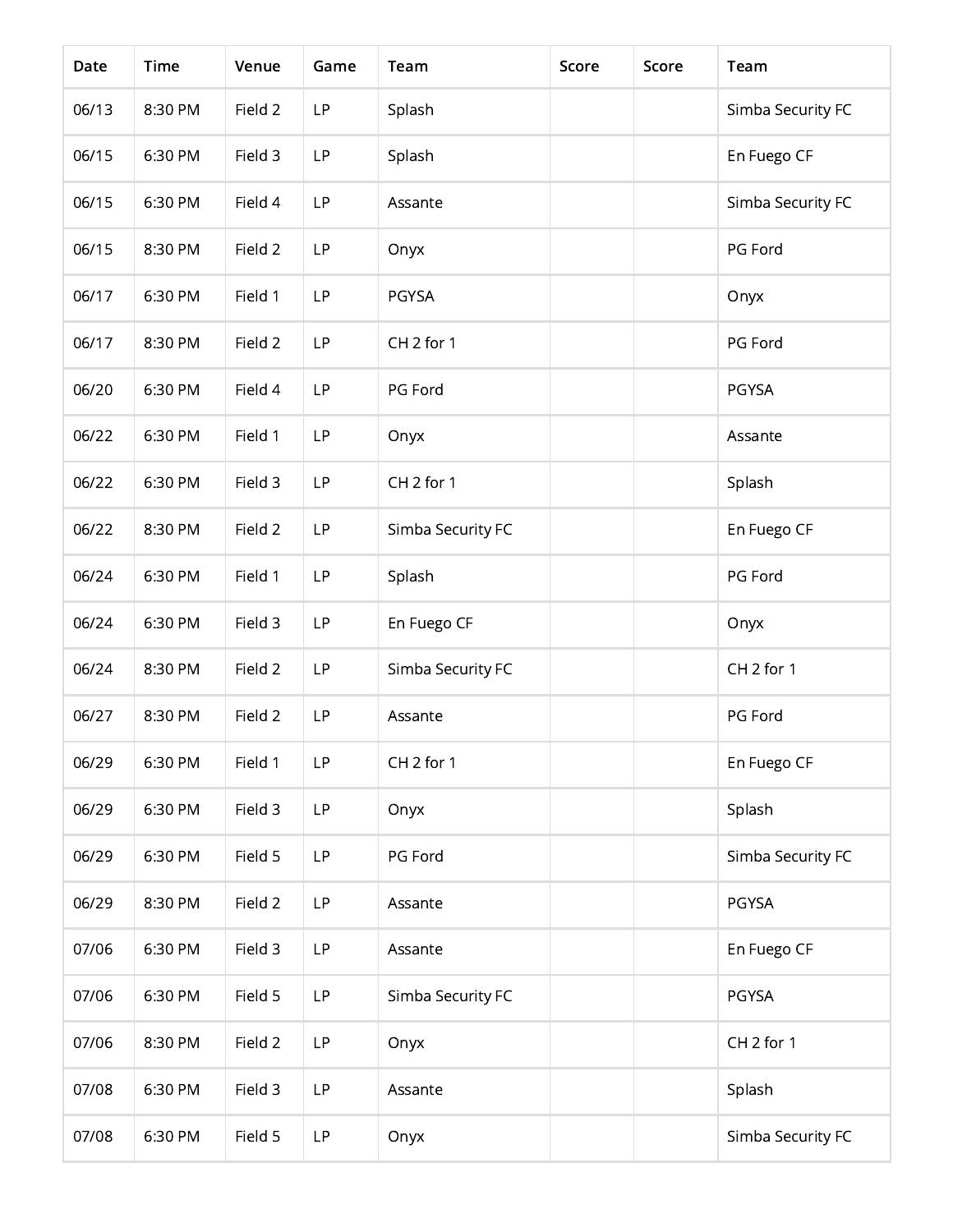| Date  | <b>Time</b> | Venue   | Game | Team                  | Score | Score | Team                  |
|-------|-------------|---------|------|-----------------------|-------|-------|-----------------------|
| 07/08 | 8:30 PM     | Field 2 | LP   | En Fuego CF           |       |       | PG Ford               |
| 07/13 | 6:30 PM     | Field 5 | LP   | Assante               |       |       | CH <sub>2</sub> for 1 |
| 07/13 | 6:30 PM     | Field 3 | LP   | PG Ford               |       |       | Onyx                  |
| 07/13 | 6:30 PM     | Field 1 | LP   | En Fuego CF           |       |       | <b>PGYSA</b>          |
| 07/13 | 8:30 PM     | Field 2 | LP   | Simba Security FC     |       |       | Splash                |
| 07/15 | 6:30 PM     | Field 4 | LP   | CH <sub>2</sub> for 1 |       |       | <b>PGYSA</b>          |
| 07/15 | 8:30 PM     | Field 2 | LP   | En Fuego CF           |       |       | Splash                |
| 07/18 | 8:30 PM     | Field 2 | LP   | PGYSA                 |       |       | PG Ford               |
| 07/20 | 6:30 PM     | Field 1 | LP   | CH <sub>2</sub> for 1 |       |       | PG Ford               |
| 07/20 | 6:30 PM     | Field 3 | LP   | Assante               |       |       | Simba Security FC     |
| 07/20 | 6:30 PM     | Field 5 | LP   | Splash                |       |       | <b>PGYSA</b>          |
| 07/22 | 6:30 PM     | Field 1 | LP   | Onyx                  |       |       | Assante               |
| 07/22 | 6:30 PM     | Field 4 | LP   | Splash                |       |       | CH 2 for 1            |
| 07/22 | 8:30 PM     | Field 2 | LP   | En Fuego CF           |       |       | Simba Security FC     |
| 07/25 | 6:30 PM     | Field 5 | LP   | Onyx                  |       |       | En Fuego CF           |
| 07/25 | 8:30 PM     | Field 2 | LP   | PG Ford               |       |       | Splash                |
| 07/27 | 6:30 PM     | Field 3 | LP   | CH 2 for 1            |       |       | Simba Security FC     |
| 07/27 | 6:30 PM     | Field 5 | LP   | PG Ford               |       |       | Assante               |
| 07/27 | 6:30 PM     | Field 1 | LP   | PGYSA                 |       |       | Onyx                  |
| 08/02 | 6:30 PM     | Field 5 | LP   | En Fuego CF           |       |       | CH 2 for 1            |
| 08/03 | 6:30 PM     | Field 1 | LP   | Splash                |       |       | Onyx                  |
| 08/03 | 6:30 PM     | Field 3 | LP   | Simba Security FC     |       |       | PG Ford               |
| 08/05 | 6:30 PM     | Field 1 | LP   | Assante               |       |       | En Fuego CF           |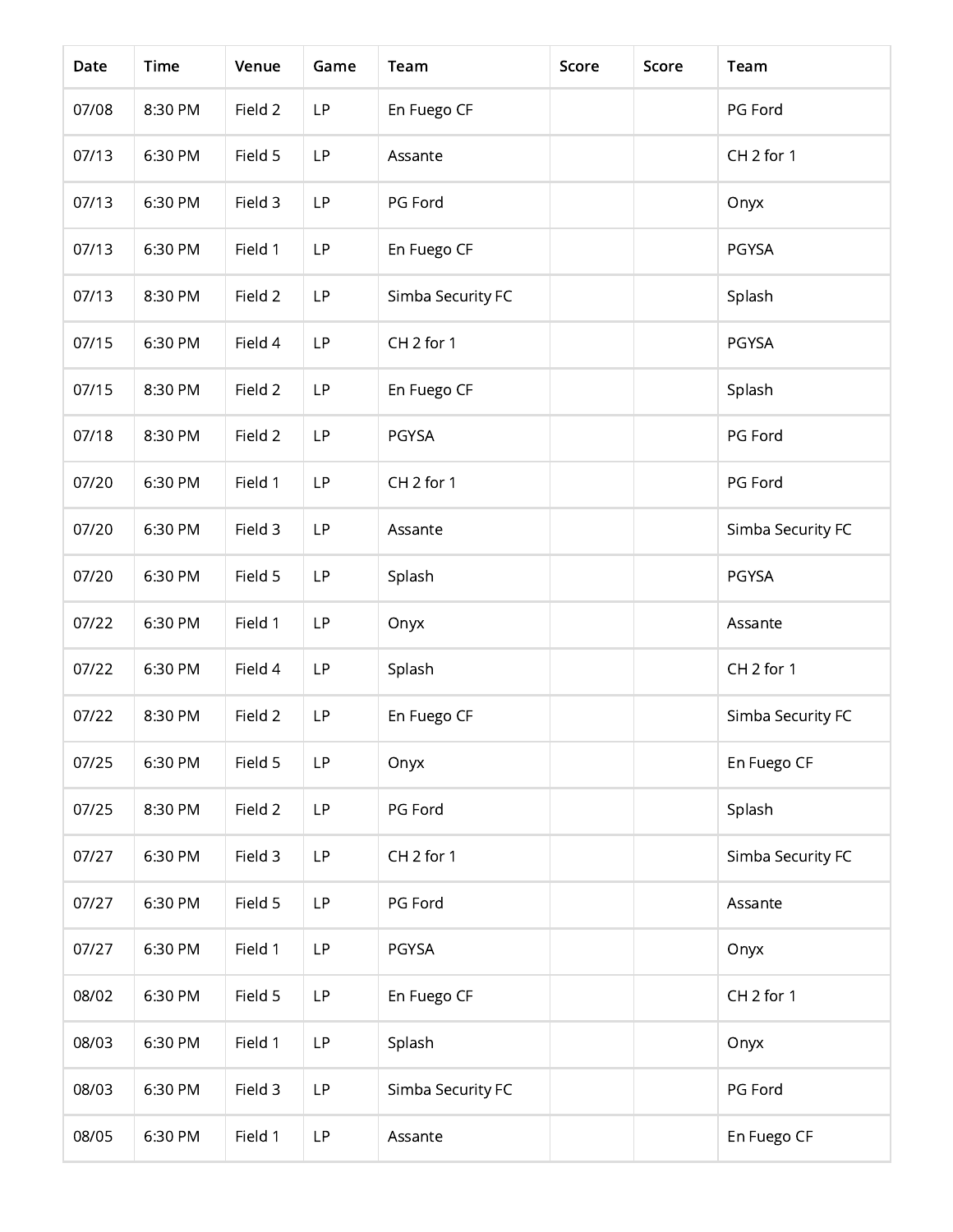| Date  | Time    | Venue   | Game | Team                  | Score | Score | Team                  |
|-------|---------|---------|------|-----------------------|-------|-------|-----------------------|
| 08/05 | 6:30 PM | Field 3 | LP   | CH <sub>2</sub> for 1 |       |       | Onyx                  |
| 08/05 | 6:30 PM | Field 2 | LP   | PGYSA                 |       |       | Simba Security FC     |
| 08/08 | 6:30 PM | Field 1 | LP   | Splash                |       |       | Assante               |
| 08/08 | 8:30 PM | Field 2 | LP   | Simba Security FC     |       |       | Onyx                  |
| 08/10 | 6:30 PM | Field 1 | LP   | En Fuego CF           |       |       | PG Ford               |
| 08/10 | 6:30 PM | Field 4 | LP   | <b>PGYSA</b>          |       |       | Splash                |
| 08/10 | 8:30 PM | Field 2 | LP   | Assante               |       |       | CH <sub>2</sub> for 1 |
| 08/12 | 8:30 PM | Field 2 | LP   | PG Ford               |       |       | Onyx                  |
| 08/15 | 6:00 PM | Field 1 | LP   | CH <sub>2</sub> for 1 |       |       | Simba Security FC     |
| 08/15 | 8:00 PM | Field 2 | LP   | En Fuego CF           |       |       | Splash                |
| 08/17 | 6:00 PM | Field 3 | LP   | PG Ford               |       |       | CH <sub>2</sub> for 1 |
| 08/17 | 8:00 PM | Field 2 | LP   | <b>PGYSA</b>          |       |       | Assante               |
| 08/19 | 8:00 PM | Field 2 | LP   | Assante               |       |       | Onyx                  |
| 08/22 | 6:00 PM | Field 3 | LP   | CH <sub>2</sub> for 1 |       |       | Splash                |
| 08/22 | 8:00 PM | Field 4 | LP   | Simba Security FC     |       |       | En Fuego CF           |
| 08/24 | 6:00 PM | Field 1 | LP   | PG Ford               |       |       | Assante               |
| 08/24 | 6:00 PM | Field 4 | LP   | Simba Security FC     |       |       | Splash                |
| 08/24 | 6:30 PM | Field 3 | LP   | PGYSA                 |       |       | En Fuego CF           |
| 08/26 | 6:30 PM | Field 4 | LP   | PGYSA                 |       |       | CH <sub>2</sub> for 1 |
| 08/29 | 8:00 PM | Field 2 | LP   | Assante               |       |       | Simba Security FC     |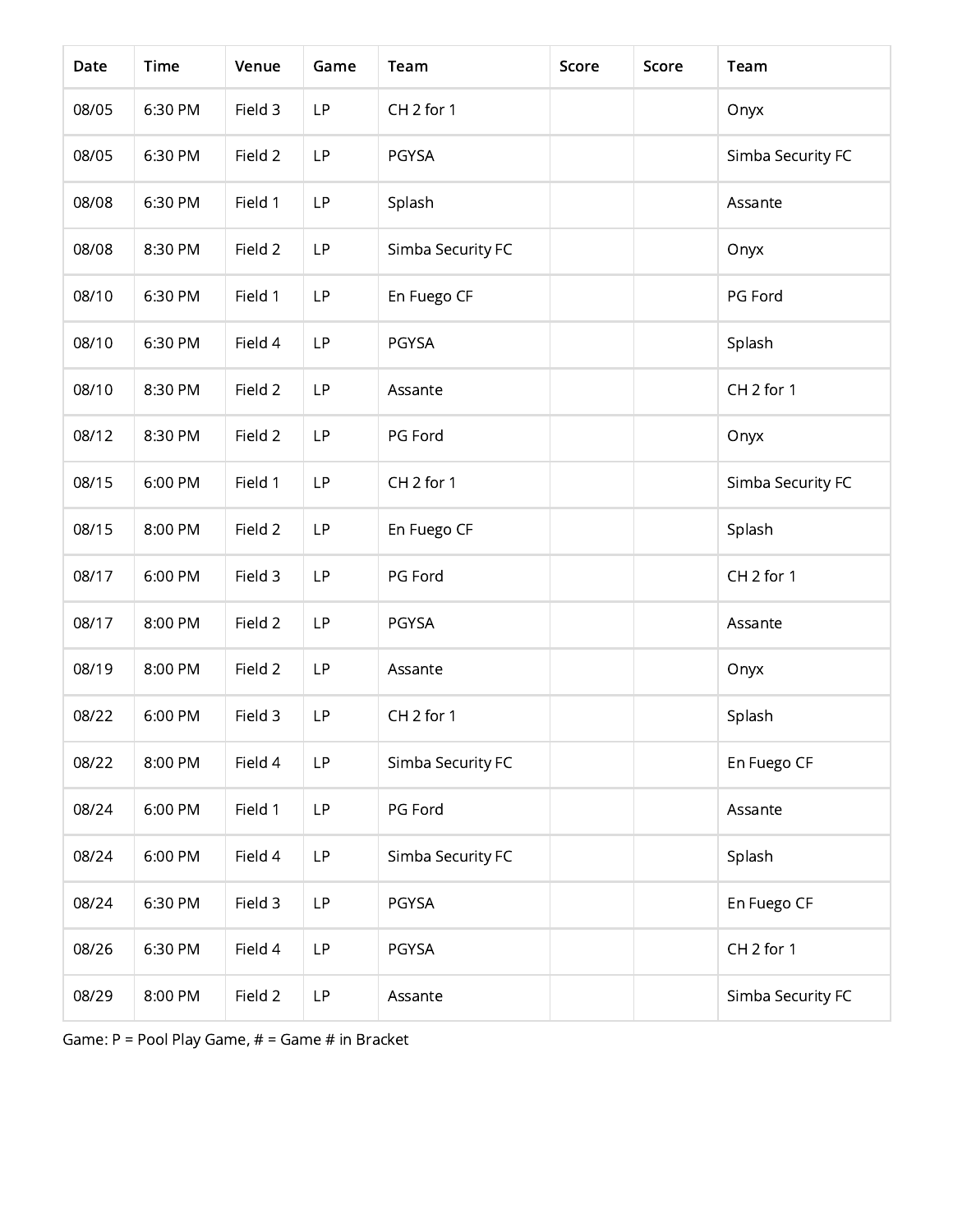|                |                   | W              | L.             | T                   | Win%  | $\, {\bf P}$     |
|----------------|-------------------|----------------|----------------|---------------------|-------|------------------|
| 1              | <b>CWB</b>        | 3              | $\,0\,$        | $\mathsf{O}\xspace$ | 1.000 | $\mathsf 9$      |
| $2^{\circ}$    | Assante           | $\overline{2}$ | $\overline{0}$ | $\overline{2}$      | 0.750 | $\,8\,$          |
| 3              | Pita Pit FC       | $\overline{2}$ | $\overline{0}$ | $\mathbf 1$         | 0.833 | $\overline{7}$   |
| 4              | Slaughterhouse    | $\mathbf{1}$   | $2^{\circ}$    | $\mathsf{O}$        | 0.333 | $\mathbf{3}$     |
| 5              | Gunners           | $\mathbf 1$    | $2^{\circ}$    | $\mathsf{O}$        | 0.333 | $\mathbf{3}$     |
| 6              | <b>Red Cocks</b>  | $\mathbf 0$    | $2^{\circ}$    | $\mathbf 1$         | 0.167 | $\overline{1}$   |
| $\overline{7}$ | Team 7            | $\mathbf 0$    | 3 <sup>1</sup> | $\overline{0}$      | 0.000 | $\overline{0}$   |
| 8              | <b>PUNCHCARDS</b> | $\mathbf 0$    | $\overline{0}$ | $\overline{0}$      | 0.000 | $\boldsymbol{0}$ |

### Division: Men's Division 2 (Male)

#### Division: Men's Division 2 (Male)

| Date  | <b>Time</b> | Venue   | Game      | Team             | Score               | Score            | Team           |
|-------|-------------|---------|-----------|------------------|---------------------|------------------|----------------|
| 05/26 | 6:30 PM     | Field 1 | LP        | Gunners          | $\mathsf{O}$        | $\overline{7}$   | <b>CWB</b>     |
| 05/26 | 6:30 PM     | Field 3 | LP        | Pita Pit FC      | 5                   | 5                | Assante        |
| 05/26 | 8:30 PM     | Field 2 | <b>LP</b> | <b>Red Cocks</b> | 1                   | 3                | Slaughterhouse |
| 05/30 | 6:30 PM     | Field 1 | <b>LP</b> | <b>CWB</b>       | 11                  | $\boldsymbol{0}$ | Team 7         |
| 05/30 | 6:30 PM     | Field 3 | <b>LP</b> | Slaughterhouse   | 3                   | $\overline{4}$   | Pita Pit FC    |
| 05/30 | 6:30 PM     | Field 5 | LP        | Gunners          | $\mathsf{O}\xspace$ | $\overline{2}$   | Assante        |
| 06/02 | 6:30 PM     | Field 1 | LP        | <b>Red Cocks</b> | $\overline{2}$      | $\overline{4}$   | <b>CWB</b>     |
| 06/02 | 8:30 PM     | Field 2 | LP        | Team 7           | $\mathsf{O}\xspace$ | 10               | Pita Pit FC    |
| 06/03 | 8:30 PM     | Field 2 | LP        | Slaughterhouse   | $\boldsymbol{0}$    | $\mathbf{1}$     | Assante        |
| 06/06 | 6:30 PM     | Field 3 | LP        | Team 7           | 1                   | 8                | Gunners        |
| 06/06 | 6:30 PM     | Field 4 | LP        | Assante          | $\overline{2}$      | $\overline{2}$   | Red Cocks      |
| 06/09 | 6:30 PM     | Field 3 | LP        | Pita Pit FC      |                     |                  | <b>CWB</b>     |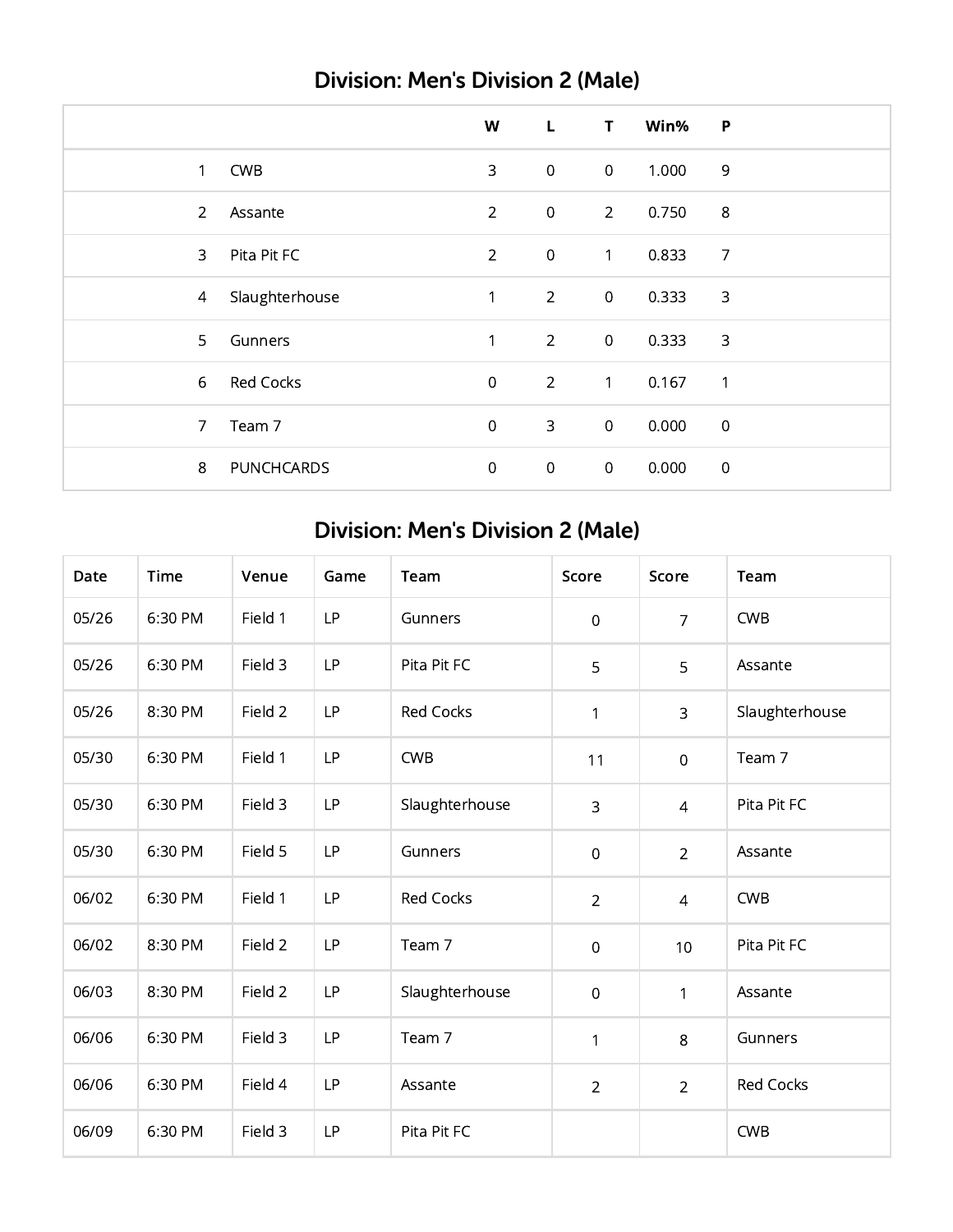| Date  | Time    | Venue   | Game | Team             | Score | Score | Team             |
|-------|---------|---------|------|------------------|-------|-------|------------------|
| 06/09 | 8:30 PM | Field 2 | LP   | Team 7           |       |       | Slaughterhouse   |
| 06/10 | 8:30 PM | Field 2 | LP   | Gunners          |       |       | <b>Red Cocks</b> |
| 06/13 | 6:30 PM | Field 1 | LP   | Assante          |       |       | <b>CWB</b>       |
| 06/13 | 6:30 PM | Field 3 | LP   | Pita Pit FC      |       |       | Gunners          |
| 06/13 | 6:30 PM | Field 5 | LP   | Team 7           |       |       | Red Cocks        |
| 06/16 | 6:30 PM | Field 5 | LP   | <b>CWB</b>       |       |       | Slaughterhouse   |
| 06/16 | 8:30 PM | Field 2 | LP   | Assante          |       |       | Team 7           |
| 06/20 | 6:30 PM | Field 3 | LP   | <b>Red Cocks</b> |       |       | Pita Pit FC      |
| 06/20 | 6:30 PM | Field 5 | LP   | <b>CWB</b>       |       |       | Team 7           |
| 06/20 | 8:30 PM | Field 2 | LP   | Slaughterhouse   |       |       | Gunners          |
| 06/23 | 6:30 PM | Field 1 | LP   | Assante          |       |       | Pita Pit FC      |
| 06/23 | 6:30 PM | Field 3 | LP   | Red Cocks        |       |       | Slaughterhouse   |
| 06/23 | 8:30 PM | Field 2 | LP   | <b>CWB</b>       |       |       | Gunners          |
| 06/27 | 6:30 PM | Field 1 | LP   | Pita Pit FC      |       |       | Slaughterhouse   |
| 06/27 | 6:30 PM | Field 4 | LP   | Gunners          |       |       | Assante          |
| 06/27 | 6:30 PM | Field 3 | LP   | <b>CWB</b>       |       |       | Red Cocks        |
| 06/30 | 6:30 PM | Field 4 | LP   | Pita Pit FC      |       |       | Team 7           |
| 06/30 | 6:30 PM | Field 5 | LP   | Slaughterhouse   |       |       | Assante          |
| 07/05 | 6:30 PM | Field 5 | LP   | Gunners          |       |       | Pita Pit FC      |
| 07/07 | 6:30 PM | Field 1 | LP   | Team 7           |       |       | Slaughterhouse   |
| 07/07 | 6:30 PM | Field 4 | LP   | Red Cocks        |       |       | Gunners          |
| 07/07 | 8:30 PM | Field 2 | LP   | Assante          |       |       | <b>CWB</b>       |
| 07/11 | 6:30 PM | Field 1 | LP   | Team 7           |       |       | Gunners          |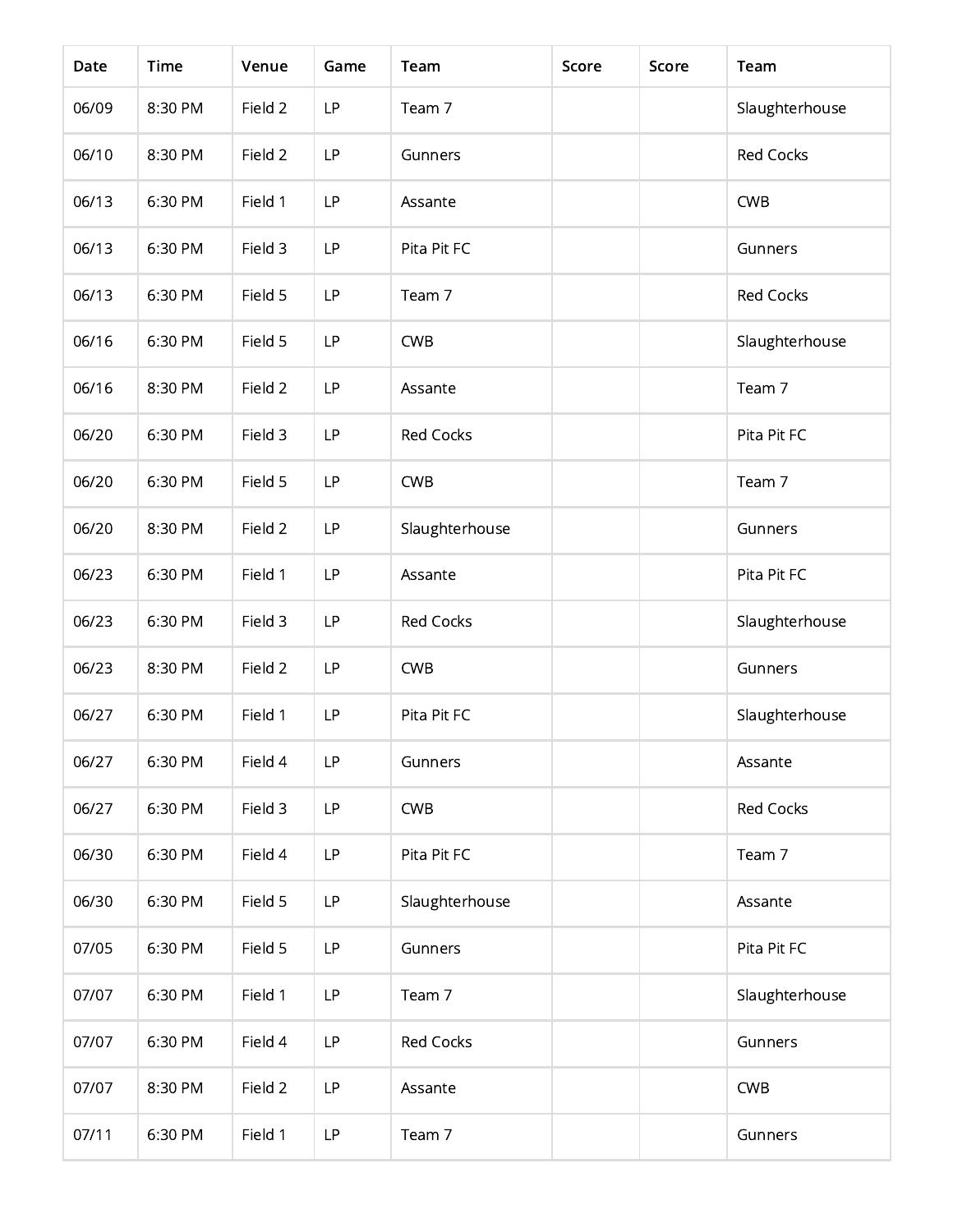| Date  | <b>Time</b> | Venue   | Game | Team             | Score | Score | Team             |
|-------|-------------|---------|------|------------------|-------|-------|------------------|
| 07/11 | 6:30 PM     | Field 3 | LP   | <b>Red Cocks</b> |       |       | Assante          |
| 07/11 | 8:30 PM     | Field 2 | LP   | <b>CWB</b>       |       |       | Pita Pit FC      |
| 07/14 | 6:30 PM     | Field 5 | LP   | Red Cocks        |       |       | Team 7           |
| 07/14 | 8:30 PM     | Field 2 | LP   | Slaughterhouse   |       |       | <b>CWB</b>       |
| 07/18 | 6:30 PM     | Field 1 | LP   | Team 7           |       |       | Assante          |
| 07/18 | 6:30 PM     | Field 4 | LP   | Pita Pit FC      |       |       | <b>Red Cocks</b> |
| 07/21 | 6:30 PM     | Field 5 | LP   | Gunners          |       |       | <b>CWB</b>       |
| 07/21 | 6:30 PM     | Field 3 | LP   | Slaughterhouse   |       |       | Red Cocks        |
| 07/25 | 6:30 PM     | Field 3 | LP   | Assante          |       |       | Slaughterhouse   |
| 07/25 | 6:30 PM     | Field 4 | LP   | Team 7           |       |       | Pita Pit FC      |
| 07/28 | 6:30 PM     | Field 1 | LP   | Gunners          |       |       | Team 7           |
| 07/28 | 6:30 PM     | Field 3 | LP   | Pita Pit FC      |       |       | <b>CWB</b>       |
| 07/28 | 8:30 PM     | Field 2 | LP   | Assante          |       |       | Red Cocks        |
| 08/02 | 6:30 PM     | Field 3 | LP   | Gunners          |       |       | Red Cocks        |
| 08/04 | 6:30 PM     | Field 5 | LP   | Slaughterhouse   |       |       | Team 7           |
| 08/04 | 6:30 PM     | Field 2 | LP   | <b>CWB</b>       |       |       | Assante          |
| 08/04 | 8:30 PM     | Field 2 | LP   | Pita Pit FC      |       |       | Gunners          |
| 08/08 | 6:30 PM     | Field 3 | LP   | Team 7           |       |       | Red Cocks        |
| 08/08 | 6:30 PM     | Field 5 | LP   | <b>CWB</b>       |       |       | Slaughterhouse   |
| 08/11 | 6:30 PM     | Field 1 | LP   | Gunners          |       |       | Slaughterhouse   |
| 08/11 | 8:30 PM     | Field 2 | LP   | Red Cocks        |       |       | Pita Pit FC      |
| 08/12 | 6:30 PM     | Field 4 | LP   | Assante          |       |       | Team 7           |
| 08/15 | 6:00 PM     | Field 3 | LP   | <b>CWB</b>       |       |       | Team 7           |